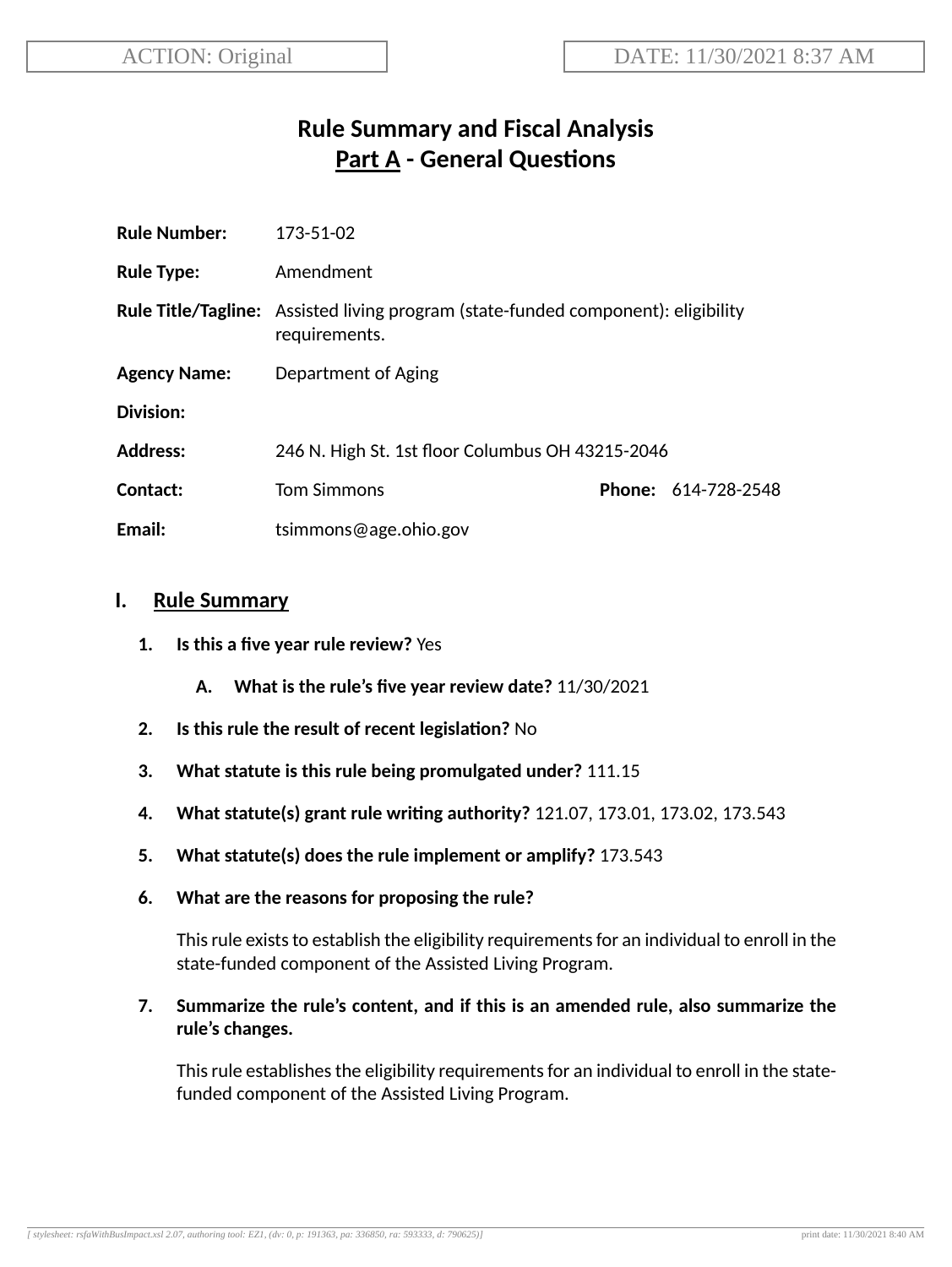ODA proposes to amend this rule to replace occurrences of "he or she" with "the individual."

- **8. Does the rule incorporate material by reference?** Yes
- **9. If the rule incorporates material by reference and the agency claims the material is exempt pursuant to R.C. 121.75, please explain the basisfor the exempon and how an individual can find the referenced material.**

Please see the incorporation by reference information for rule 173-51-01 of the Administrative Code to find the forms referenced by this rule that are defined by that rule.

**10. If revising or re-filing the rule, please indicate the changes made in the revised or refiled version of the rule.**

*Not Applicable*

#### **II. Fiscal Analysis**

**11. Please esmate the increase / decrease in the agency's revenues or expenditures in the current biennium due to this rule.**

This will have no impact on revenues or expenditures.

\$0.00

Adopting ODA's proposed amendments to this rule will not affect the biennial budget that the Ohio General Assembly established for ODA in H.B. 110 (134th G.A.).

**12.** What are the estimated costs of compliance for all persons and/or organizations **directly affected by the rule?**

Adopting ODA's proposed amendments to this rule will not create any cost of compliance to any directly-affected person or organization.

- **13. Does the rule increase local government costs? (If yes, you must complete an RSFA Part B).** No
- **14. Doesthe rule regulate environmental protecon? (If yes, you must complete an RSFA Part C).** No
- **15. If the rule imposes a regulaon fee, explain how the fee directly relates to your agency's cost in regulang the individual or business.**